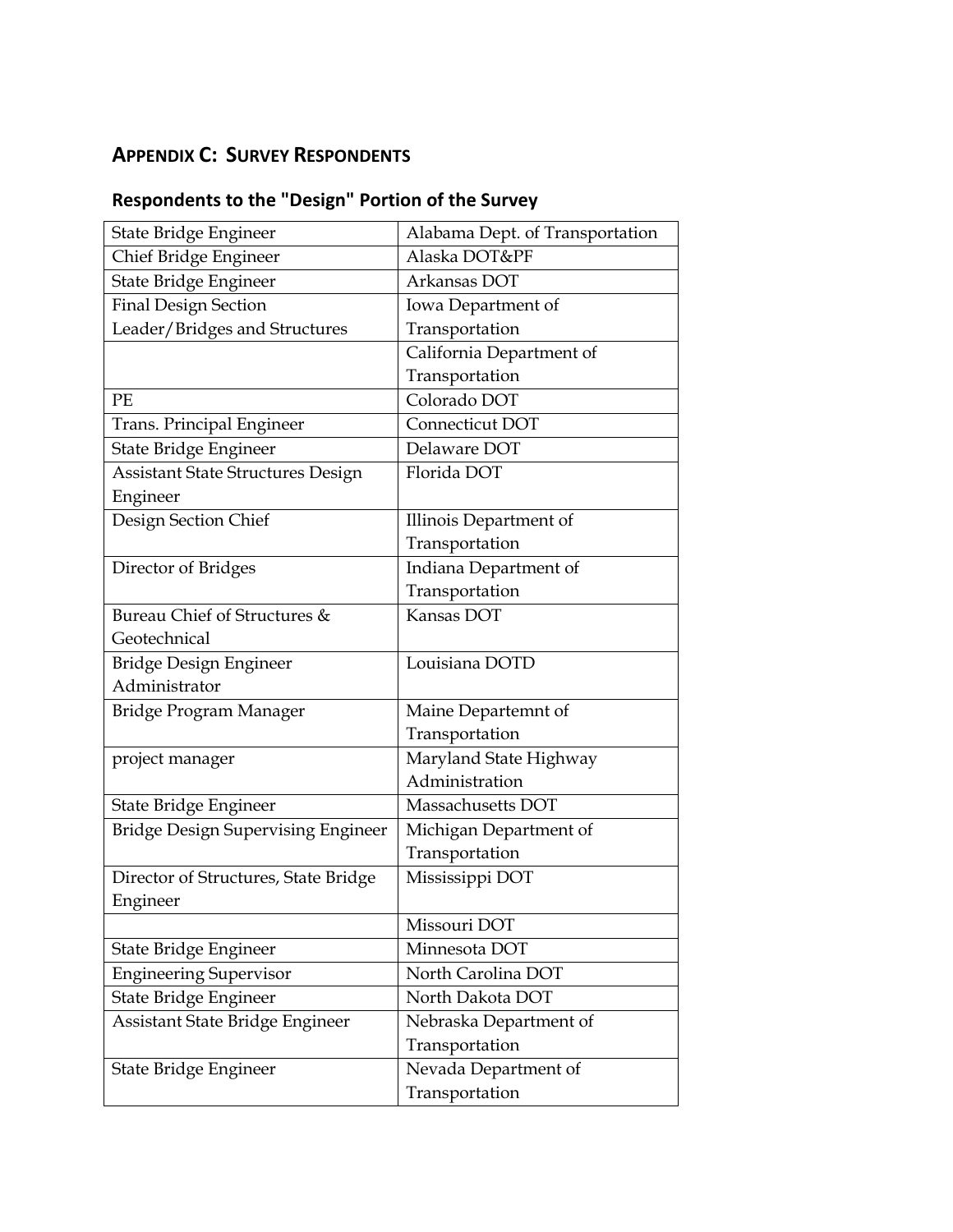| Administrator, Bureau of Bridge       | New Hampshire Department of   |
|---------------------------------------|-------------------------------|
| Design                                | Transportation                |
| Associate Project Manager             | New York City Department of   |
|                                       | Transportation                |
| <b>Executive Manager</b>              | New Jersey DOT                |
| <b>Bridge Bureau Chief</b>            | New Mexico DOT                |
| Director, Structural Engineering      | New York State DOT            |
| Services Bureau                       |                               |
| State Bridge Engineer                 | Oklahoma DOT                  |
| Steel Bridge Standards Engineer       | Oregon DOT                    |
| Chief Bridge Engineer                 | Pennsylvania Department of    |
|                                       | Transportation                |
| Managing Engineer / Bridge            | Rhode Island DOT              |
| <b>Structural Support Engineer</b>    | South Carolina DOT            |
| Chief Bridge Engineer                 | South Dakota DOT              |
| Civil Engineering Director -          | Tennessee DOT                 |
| <b>Structures Division</b>            |                               |
| <b>Bridge Design Section Director</b> | Texas Dept. of Transportation |
| Senior Design Engineer                | Utah Dept. of Transportation  |
| Complex Bridge Support                | Virginia DOT                  |
|                                       | Wisconsin DOT                 |
| State Bridge Engineer                 | West Virginia DOT             |
| State Bridge Engineer                 | <b>Wyoming DOT</b>            |

## **Respondents to the "Maintenance" Portion of the Survey**

| State Heavy Bridge Maintenance      | Arkansas DOT             |
|-------------------------------------|--------------------------|
| Engineer                            |                          |
| Bridge Engineer                     | Arizona DOT              |
| Senior Bridge Engineer              | California Department of |
|                                     | Transportation           |
| Bridge Engineer                     | District Department of   |
|                                     | Transportation           |
| <b>Bridge Management Inspection</b> | Florida DOT              |
| Engineer                            |                          |
| Bridge Management Unit Chief        | Illinois Department of   |
|                                     | Transportation           |
| <b>Bridge Director</b>              | Indiana Department of    |
|                                     | Transportation           |
| Bridge Maintenance and Inspection   | Iowa D.O.T.              |
| Engineer                            |                          |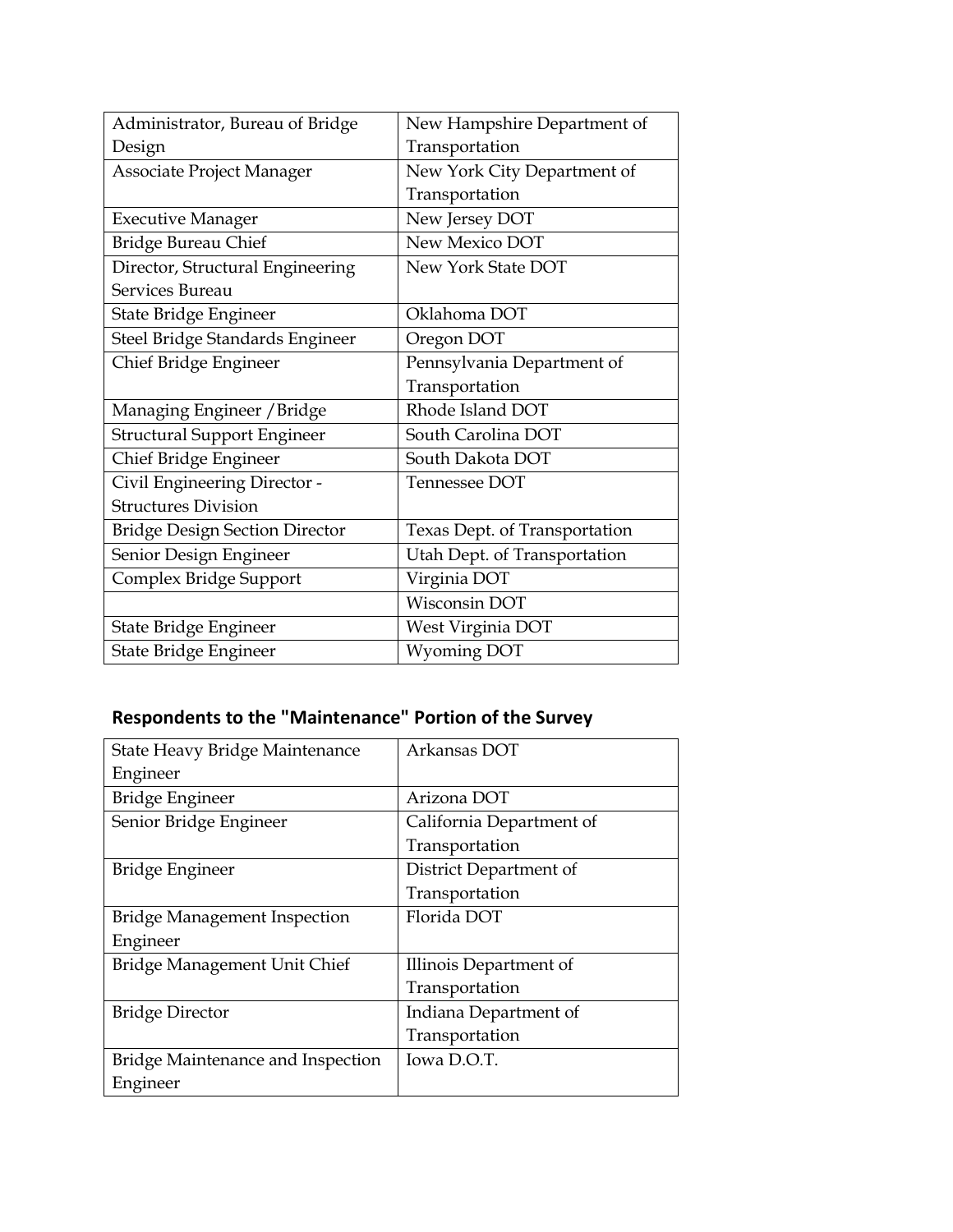| <b>Bureau Chief of Maintenance</b>         | Kansas DOT                            |
|--------------------------------------------|---------------------------------------|
| <b>Transportation Engineering Branch</b>   | Kentucky Transportation               |
| Manager                                    | Cabinet/Div. of Maintenance           |
| Program Manager, Bridge                    | Kentucky Transportation Center        |
| Preservation                               |                                       |
| Chief Maintenance Engineer                 | Louisiana Department of               |
|                                            | <b>Transportation and Development</b> |
| Assistant Bridge Maintenance               | Maine DOT                             |
| Engineer                                   |                                       |
| Project manager                            | Maryland State Highway                |
|                                            | Administration                        |
| <b>Coatings Engineer</b>                   | Massachusetts DOT                     |
| Engineer                                   | Michigan DOT                          |
|                                            | Michigan DOT                          |
| <b>Fabrication Operations Engineer</b>     | Missouri Department of                |
|                                            | Transportation                        |
| Maintenance Operations Engineer -          | Minnesota DOT                         |
| <b>Structures</b>                          |                                       |
| Bridge Repair Scoping Engineer             | Minnesota DOT                         |
| Program Manager Paint &                    | MTA Bridges and Tunnels (New          |
| Roadways                                   | York)                                 |
| State Maintenance Engineer                 | North Dakota DOT                      |
| Assistant Chief Structures Engineer        | Nevada Department of                  |
|                                            | Transportation                        |
| Bridge Maintenance Program                 | New York State Department of          |
| Manager                                    | Transportation                        |
| Research Scientist/Corrosion Eng.          | New York City DOT                     |
| Engineer                                   | Ohio Department of                    |
|                                            | Transportation                        |
| Bridge Maintenance Engineer                | Ohio DOT                              |
| <b>Bridge Preservation Managing</b>        | Oregon Department of                  |
| Engineer                                   | Transportation                        |
| Bridge Maintenance Manager                 | PennDOT/Bureau of Maintenance         |
|                                            | & Operations                          |
| State Highway Maintenance                  | Rhode Island Dept of                  |
| <b>Operations Engineer</b>                 | Transportation                        |
| Bridge Maintenance Engineer                | South Dakota DOT                      |
| <b>Bridge Maintenance</b>                  | Vermont Agency of                     |
| Engineer/Structures Section                | Transportation                        |
| Civil Engineering Manager 2                | Tennessee DOT                         |
| <b>Bridge Director of Field Operations</b> | Texas DOT                             |